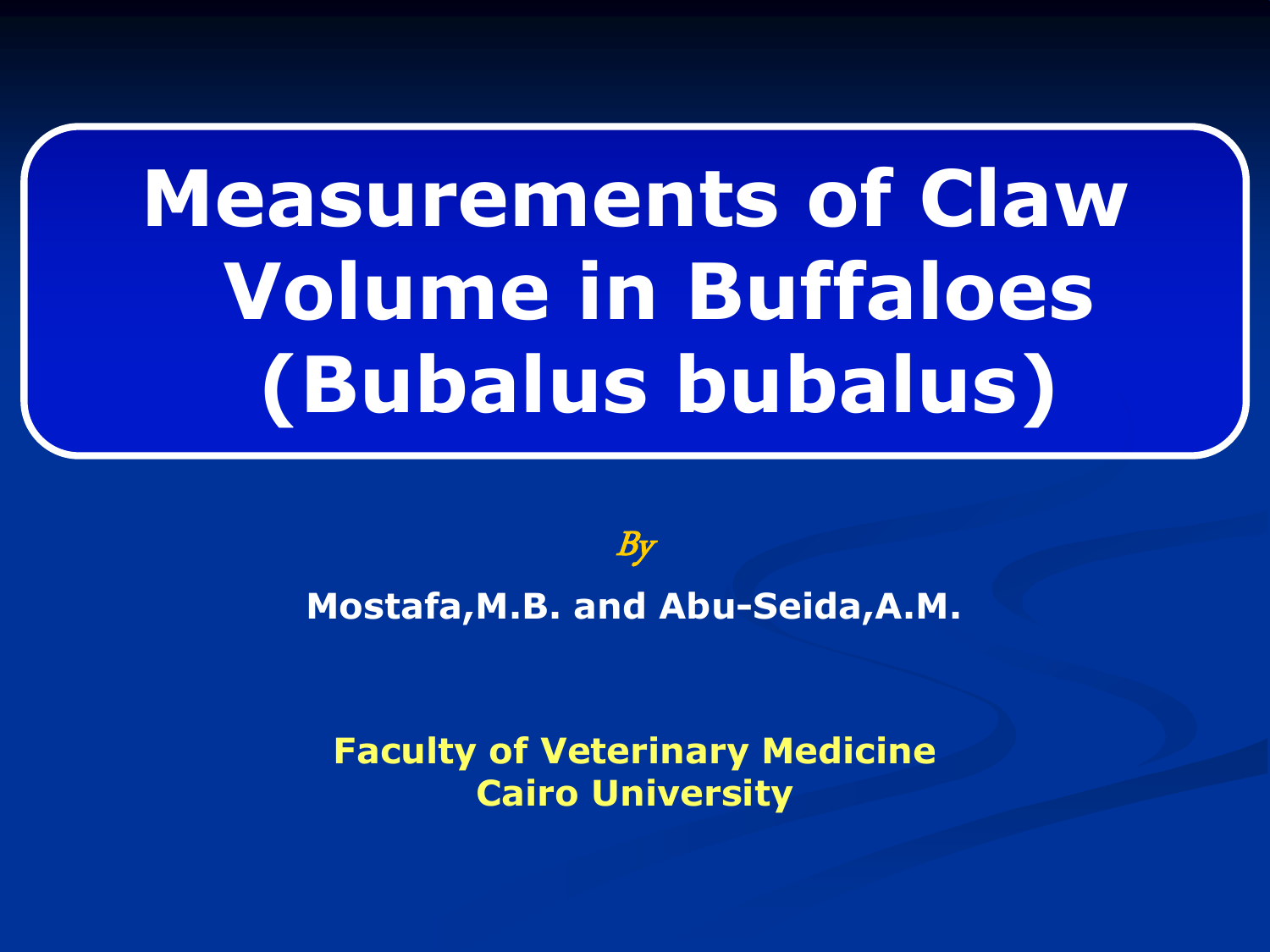**Buffaloes in Egypt are an important source of tractive power of paddy cultivation, production of milk ,meat and hides. The incidence of foot lameness in buffaloes are less than exotic and native breeds of dairy cattle in Egypt (Khamis et al., 1984). The claws of buffaloes have higher horn quality and lower water contents than Friesian and native cows (El Gohary, 1991). Claw quality is the key to understand claw disorders in cattle (Vermunt and Greenough, 1995).**

<span id="page-1-0"></span>**Claw quality is the product of claw shape and volume (Politiek et al., 1986). There are numerous objective and subjective studies for measuring claw volume in cattle (Huber et al, 1983 ; Smith et al., 1986 a,b ; and Vermunt and Greenough, 1996).**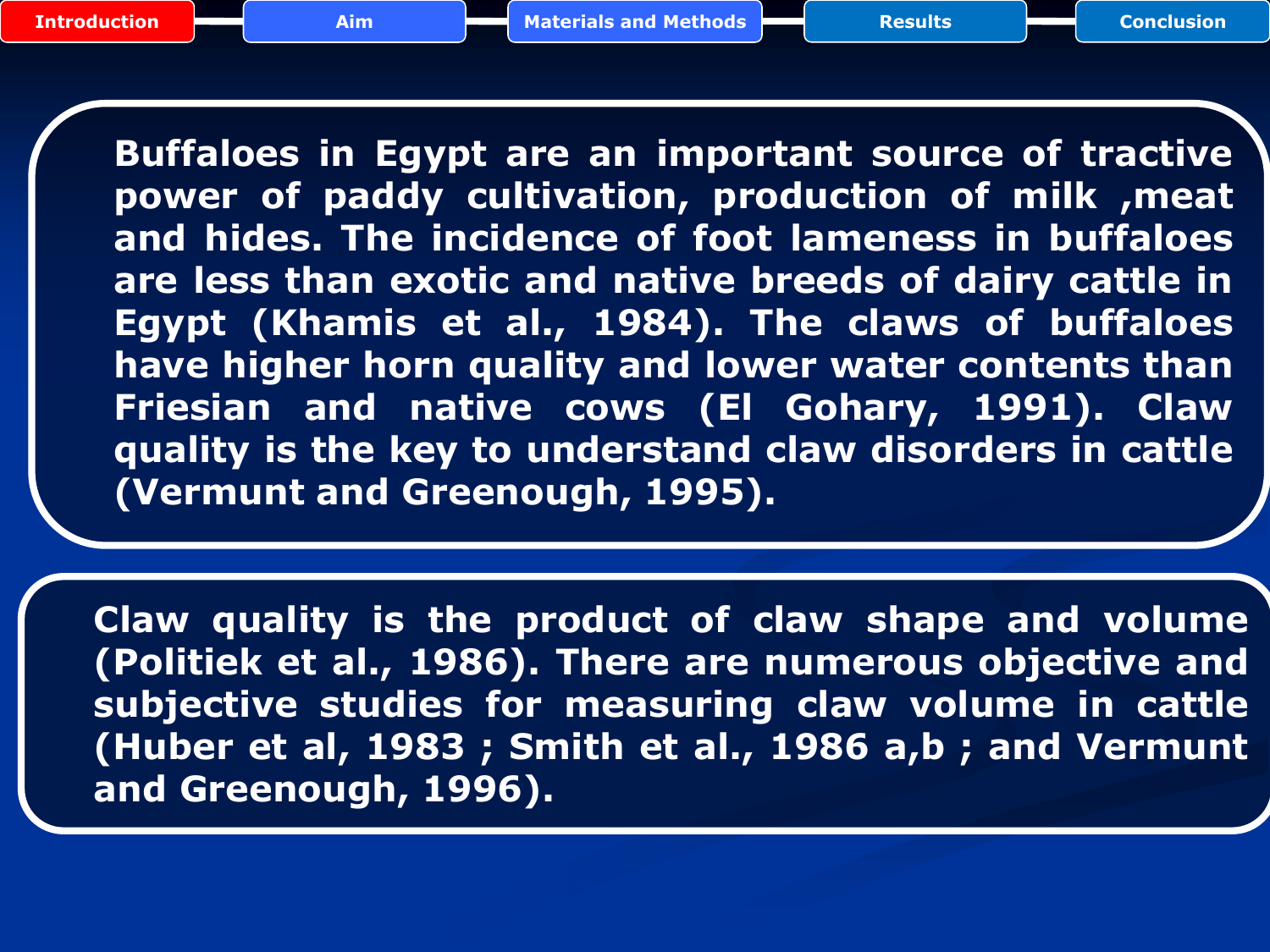**Recently Scott et al (1999) described a simple , valuable and field practical formula for calculating claw volume of bovine claws through three linear measurements of claw dimensions.**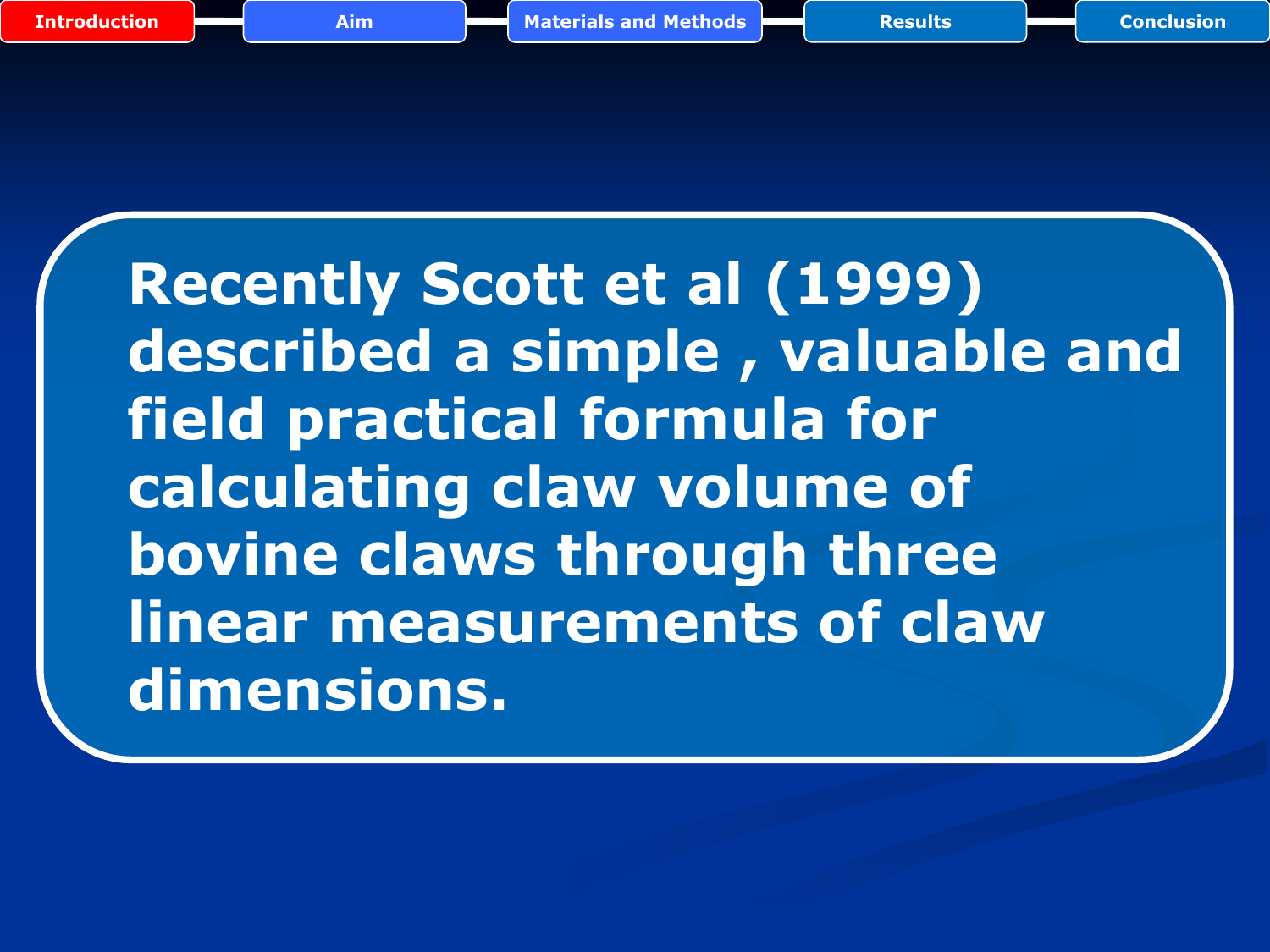

<span id="page-3-0"></span>**The objective of this study was to determine the claw volume in normal healthy buffaloes.** 



**Correlate it with the age and body weight in these buffaloes.**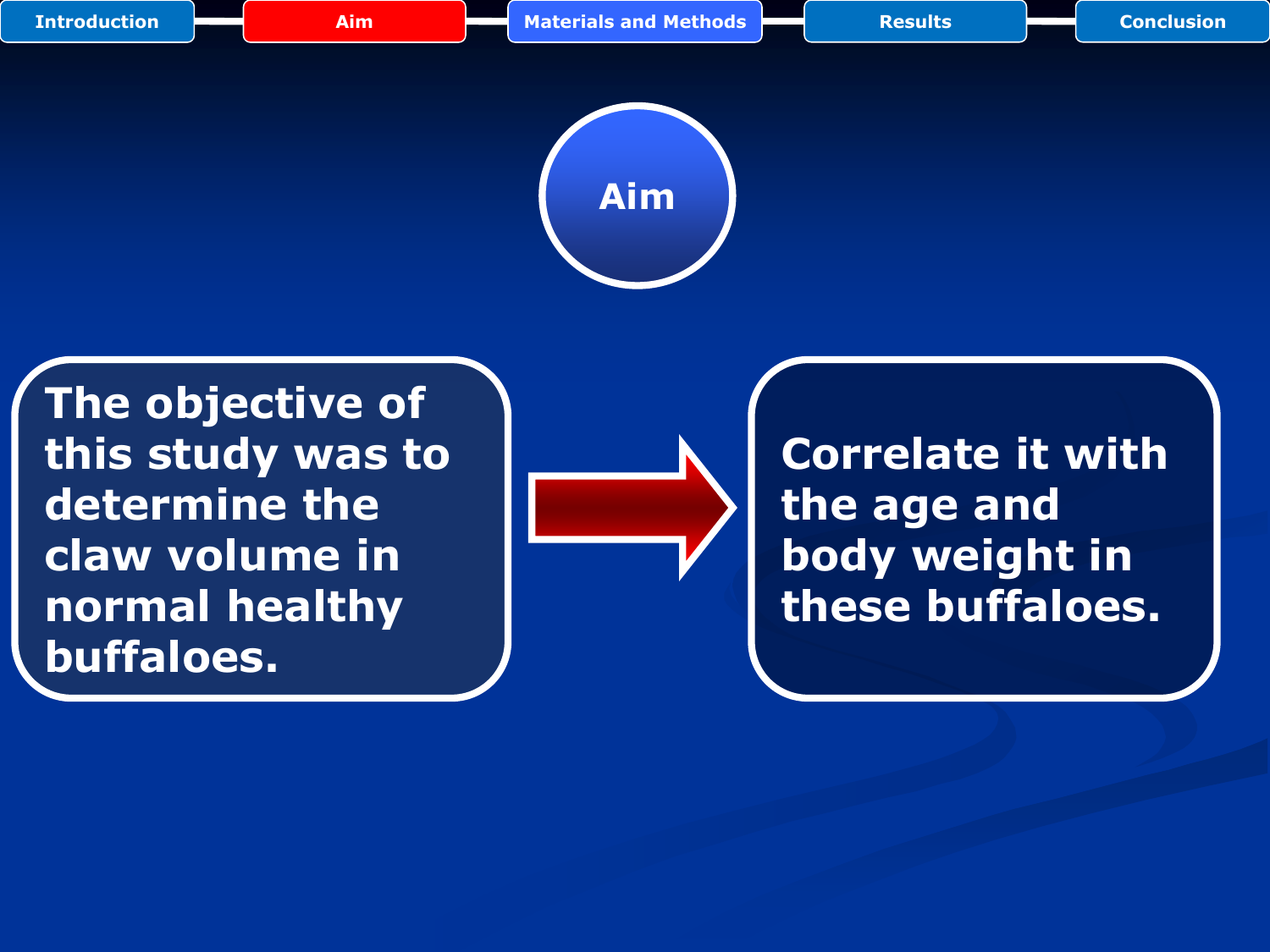<span id="page-4-0"></span>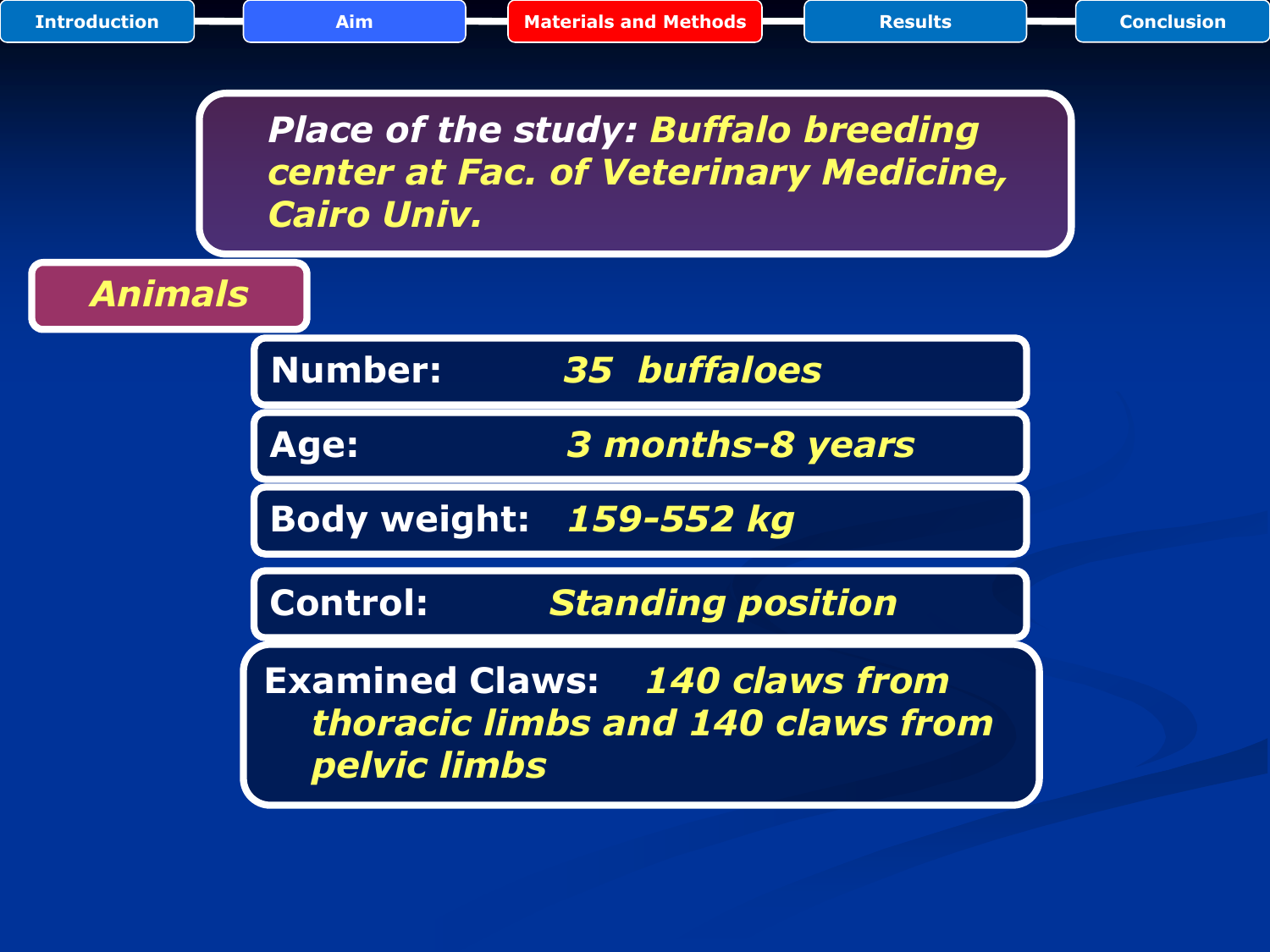

## *Group I:*

 *Comprised 15 female buffaloes of 3-18 months old and the average body weight was 159 kg*

### *Group II: Comprised 20 female buffaloes of 2-8 years old and the average body weight was 552 kg*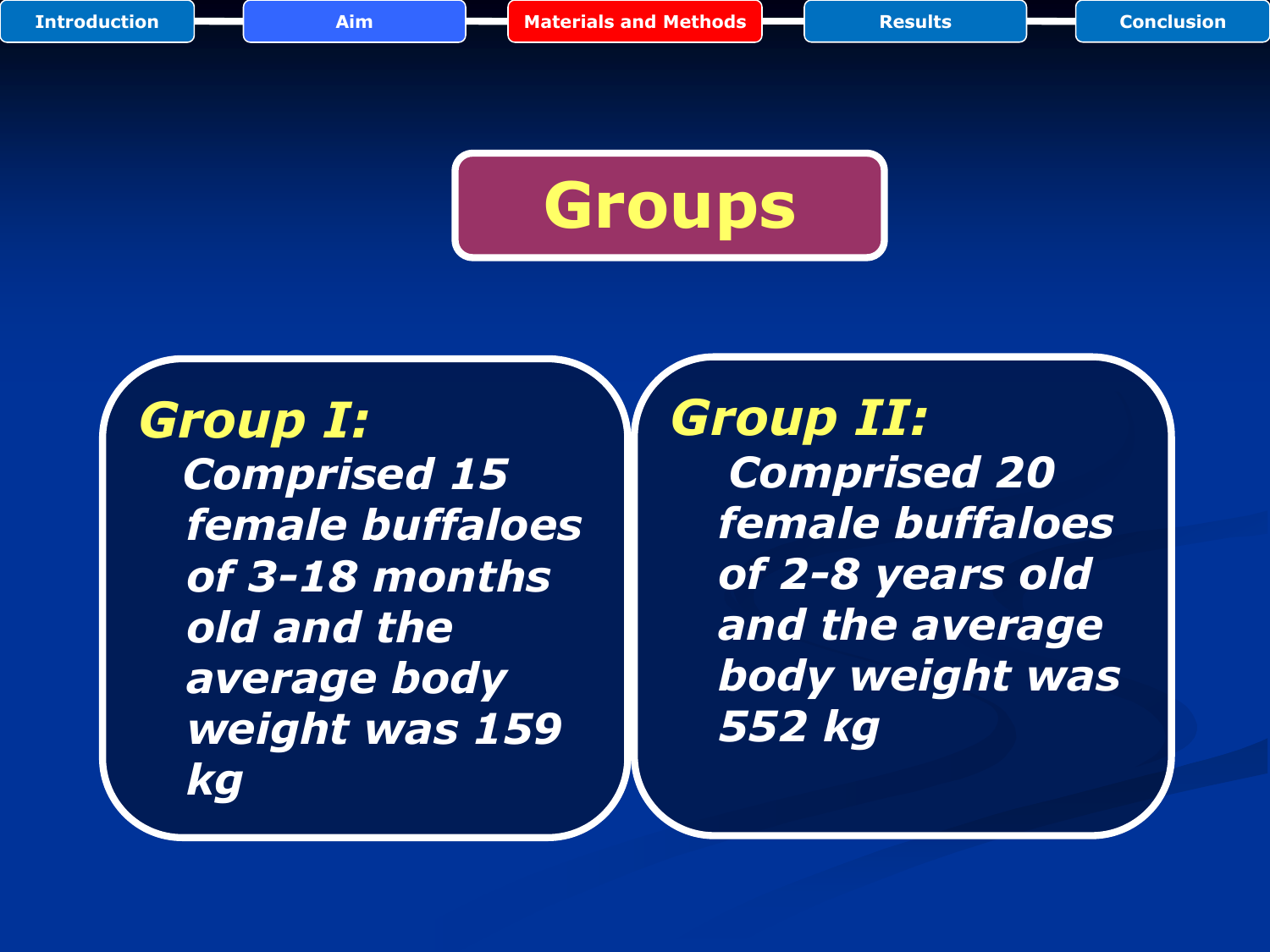**The three linear measurements (Fig. 1); Coronary Band (CorBand), Abaxial Groove (AbaxGr) and Base (B) were taken by a small flexible metal tape as the method mentioned by Scott et al., (1999) .**

<span id="page-6-0"></span>**The volume of both claws together ( lateral and medial ) was calculated using the Formula described by Scott et al. ( 1999): Claw volume (cm<sup>3</sup>) = (17.192 x Base) + (7.467 x Abax Gr) + (45.27 x CorBand)-798.5**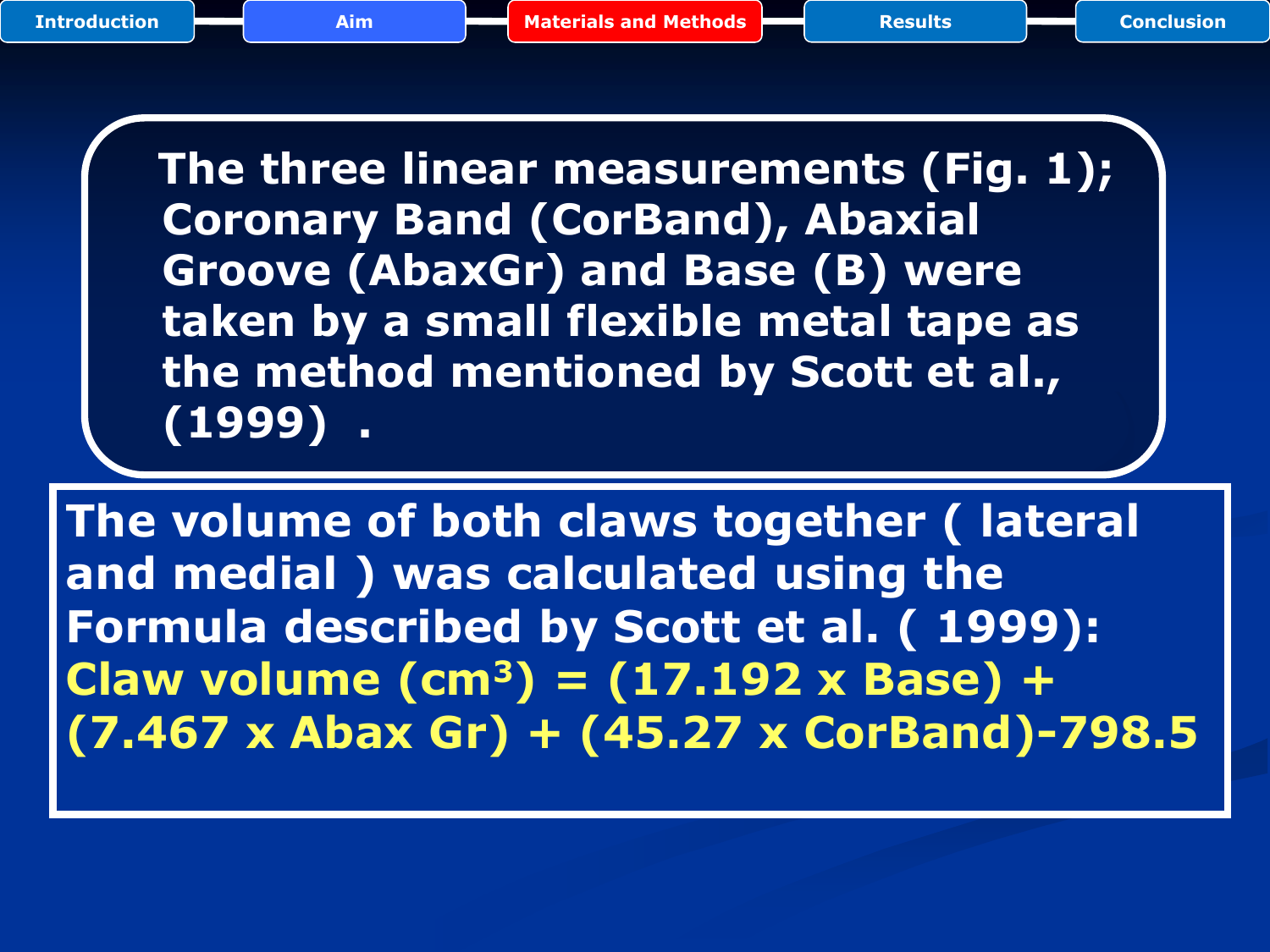| <b>Introduction</b> | <b>Aim</b> | <b>Materials and Methods</b> | <b>Results</b> | <b>Conclusion</b> |
|---------------------|------------|------------------------------|----------------|-------------------|
|                     |            |                              |                |                   |
| Fig. 1              |            |                              |                |                   |

**A- CorBand B- Base C- Abax Gr**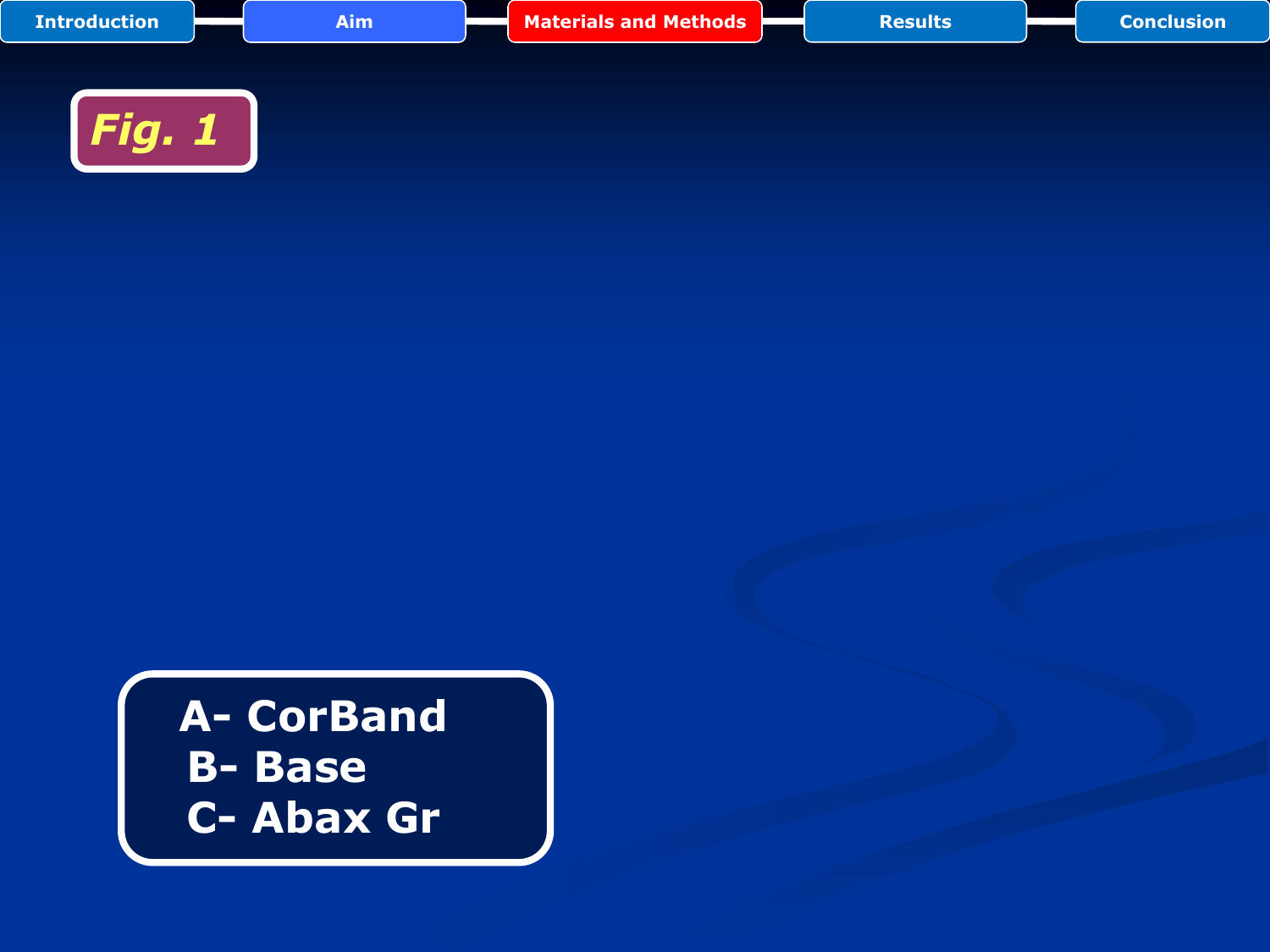# *Statistical analysis*

**The significance of mean differences among the three linear measurements in front and hind claws were obtained by applying the multiple Duncan,s (t) test***.*

**The significance of the three linear measurements between two groups was obtained by using paired (t) test. Significance differences were defined as p< 0.05**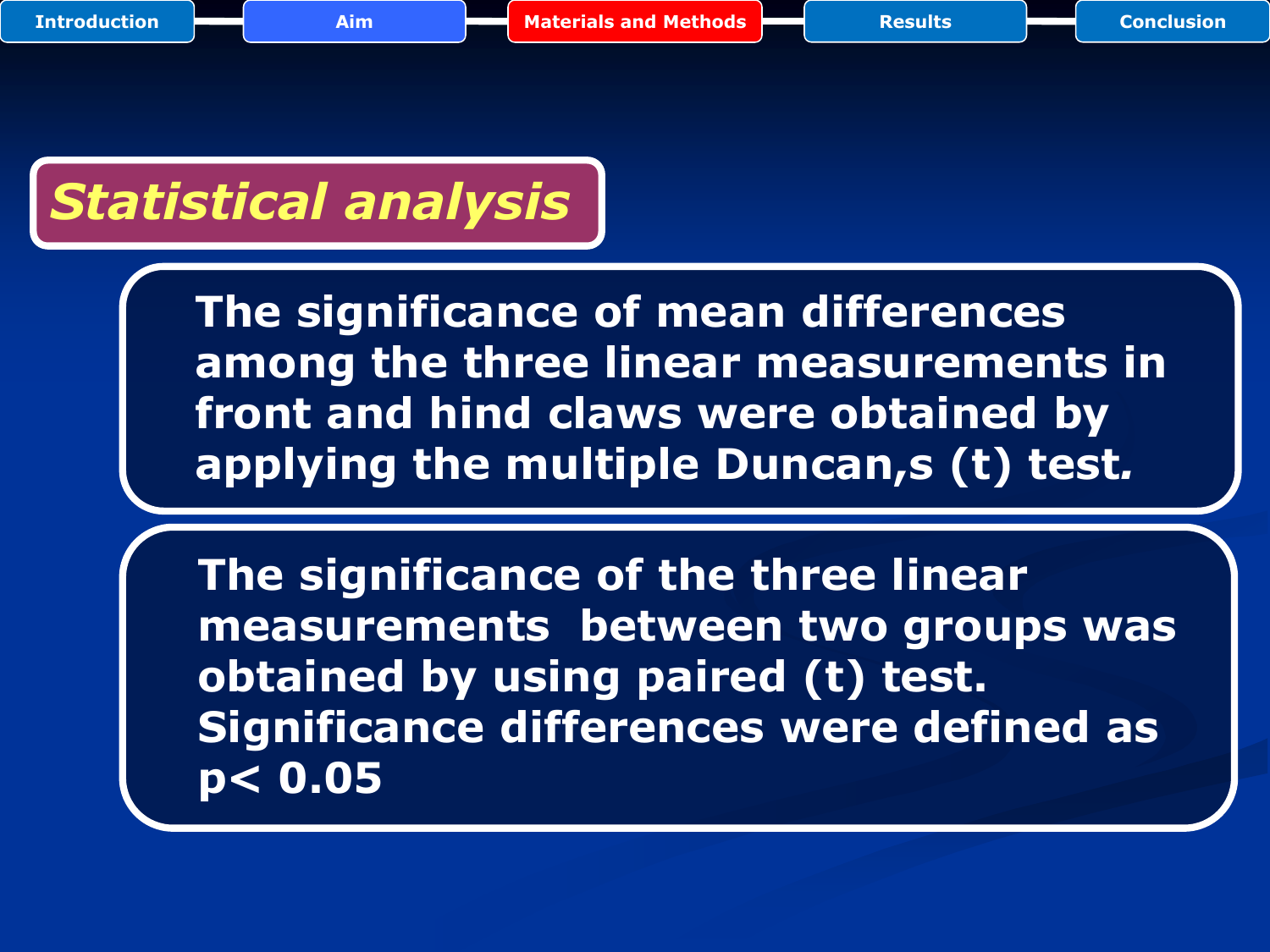#### **Table(1): The mean values of the three linear measurements and claw volume of the fore and hind limbs of the examined buffaloes**

| <b>Measurements</b><br><b>Limbs</b>                                 | <b>Cor Band</b><br>$cm$ ) Mean $\pm$<br><b>SE</b> | <b>Base</b><br>$cm$ ) Mean $\pm$<br><b>SE</b> | <b>Abax Gr</b><br>$cm$ ) Mean $\pm$<br><b>SE</b> | <b>Claw</b><br><b>Volume</b><br>$\rm \left( cm^{3}\right)$ |
|---------------------------------------------------------------------|---------------------------------------------------|-----------------------------------------------|--------------------------------------------------|------------------------------------------------------------|
| <b>Right fore limb</b><br><b>Lateral claw</b><br><b>Medial claw</b> | $19.3 \pm 0.36$<br>9.13<br>10.16                  | $26.3 \pm 0.16$<br>16.62<br>13.67             | $11.5 \pm 0.24$<br>5.77                          | $595.93 \pm 38.1$                                          |
| <b>Left fore limb</b>                                               | $19.0 \pm 0.32$                                   | $25.6 \pm .55$                                | $\overline{11.6} \pm 0.24$                       | $588.21 \pm 41.2$                                          |
| <b>Lateral claw</b>                                                 | 8.79                                              | 11.9                                          | 5.36                                             |                                                            |
| <b>Medial claw</b>                                                  | 10.48                                             | 14.47                                         | 6.4                                              |                                                            |
| <b>Right hind limb</b>                                              | $18.7 \pm 0.32$                                   | $25.2 \pm 0.66$                               | $10.9 \pm 0.32$                                  | $564.79 \pm 35.6$                                          |
| <b>Lateral claw</b>                                                 | 8.96                                              | 11.52                                         | 5.5                                              |                                                            |
| <b>Medial claw</b>                                                  | 9.81                                              | 13.43                                         | 5.29                                             |                                                            |
| <b>Left hind limb</b>                                               | $17.8 \pm 0.32$                                   | $24.3 \pm 0.5$                                | $11.2 \pm 0.27$                                  | $511.46 \pm 34.3$                                          |
| <b>Lateral claw</b>                                                 | 8.52                                              | 10.64                                         | 4.97                                             |                                                            |
| <b>Medial claw</b>                                                  | 10.52                                             | 14.37                                         | 5.85                                             |                                                            |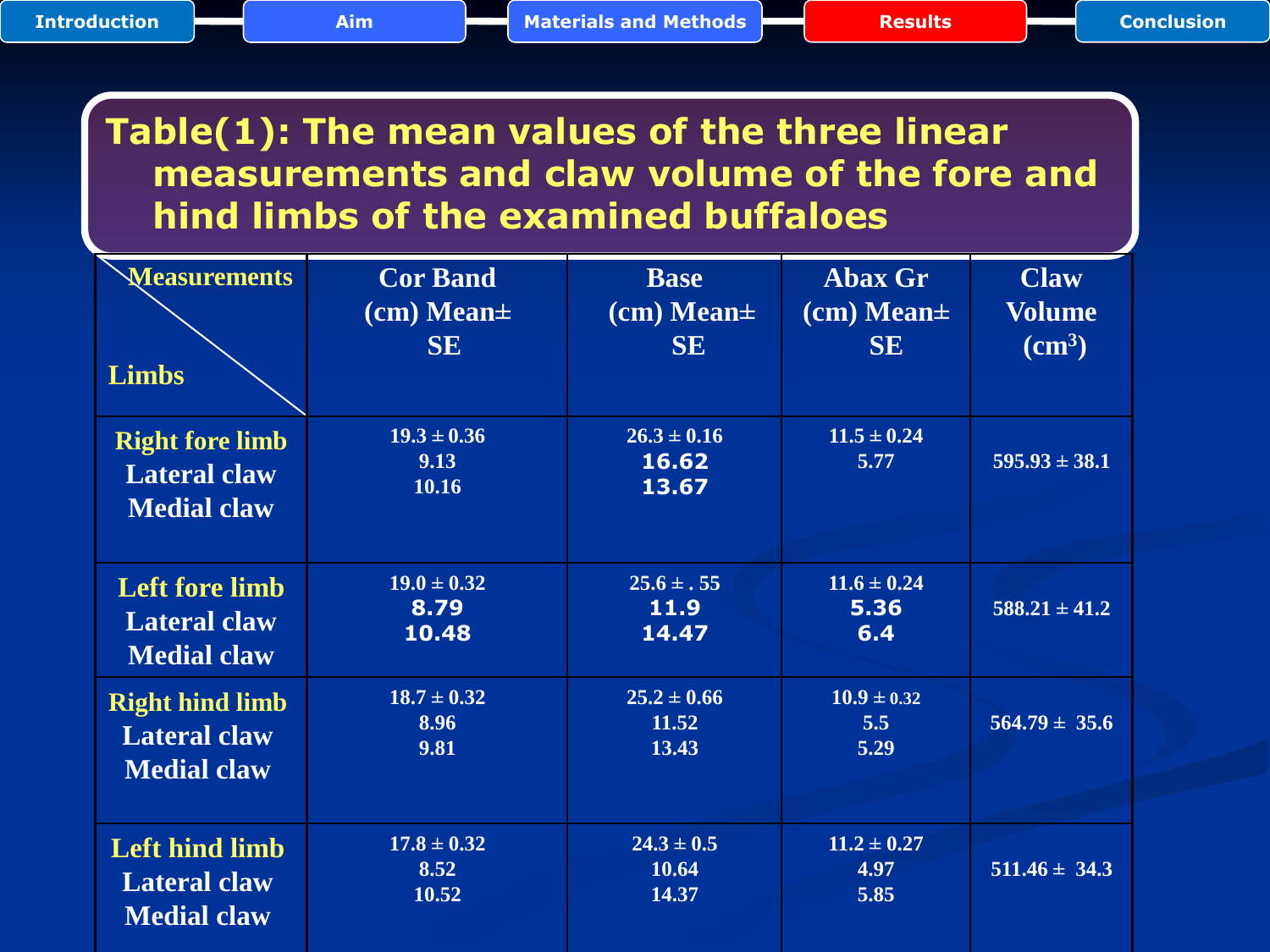### **Table(2): The mean values of the claw volume and the three linear measurements in the two groups of the examined buffaloes**

| <b>Measurements</b>    | Claw<br>$volume_{\text{cm}^3}$ |       | CorBand<br>(cm) |       | AbaxGr<br>(cm) |                  | <b>Base</b><br>(cm) |       |
|------------------------|--------------------------------|-------|-----------------|-------|----------------|------------------|---------------------|-------|
| <b>Groups</b>          | Gr I                           | Gr II | Gr I            | Gr II | Gr I           | Gr <sub>II</sub> | Gr I                | Gr II |
| <b>Right fore limb</b> | 407.5                          | 759.8 | 8.2             | 10.5  | 5.1            | 6.29             | 10.8                | 14.9  |
| Left fore limb         | 401                            | 756.2 | 8.3             | 10.6  | 5.1            | 6.38             | 10.9                | 14.5  |
| <b>Right hind limb</b> | 391.4                          | 716.4 | 8.3             | 10.3  | 4.9            | 5.94             | 10.4                | 14.3  |
| Left hind limb         | 371.4                          | 687.2 | 8.2             | 10.1  | 4.8            | 5.8              | 10.1                | 14.1  |

**Gr I: 15 buffaloes of 3-18 months old Gr II: 20 buffaloes of 2-8 years old**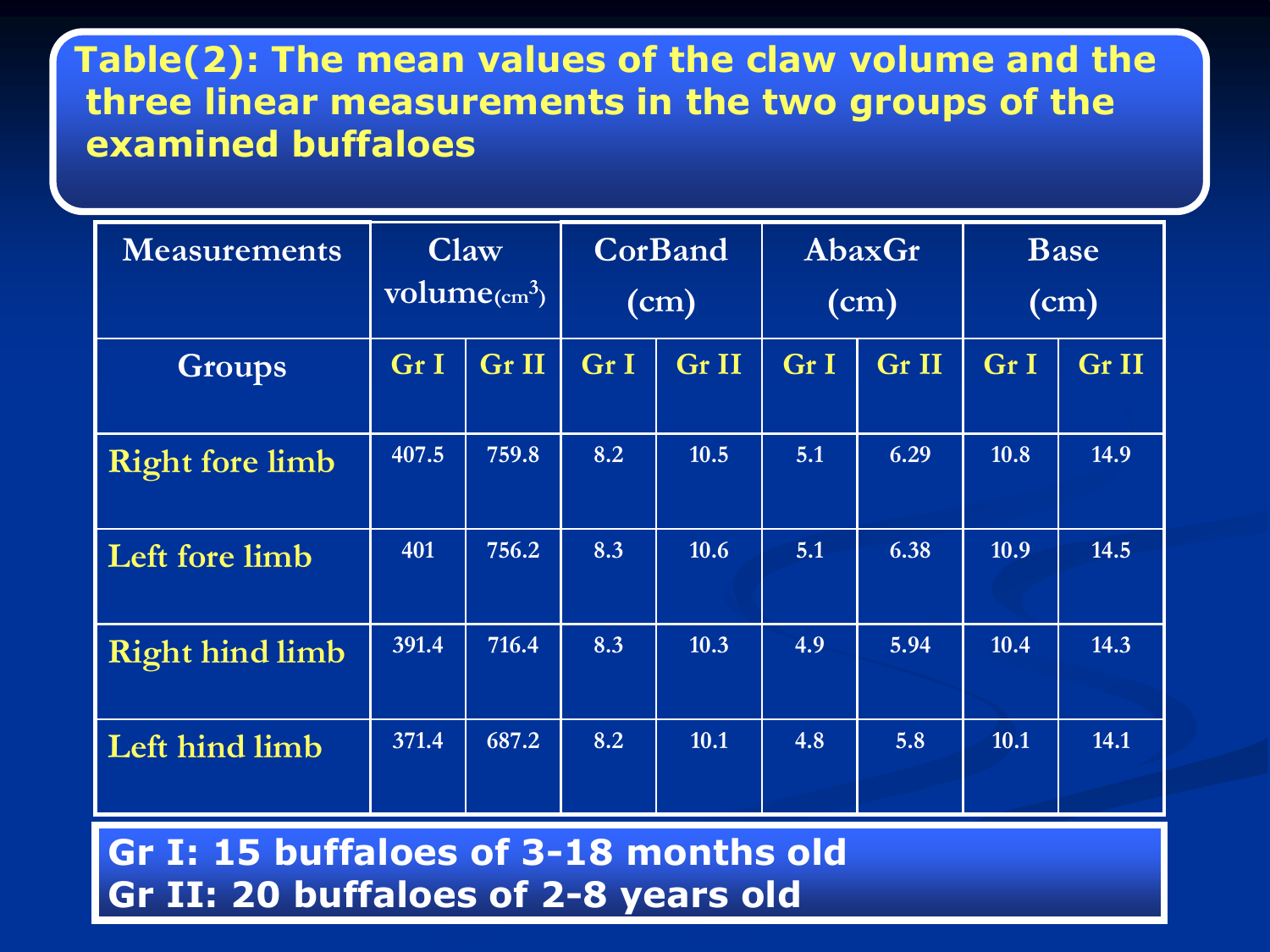### **The front claws occupied an average 52% of the total volume , compared to 48% for the hind claws**

 **The mean values of the three linear measurements significantly increased in the medial claws than the lateral claws in the examined buffaloes.**

 **The mean values of the three linear measurements and claw volume in the two groups of buffaloes showed a significant increase as the animals advanced in age and body weight.**

**This formula appeared simple and practical to determine the claw volume in buffaloes during selection and breeding**